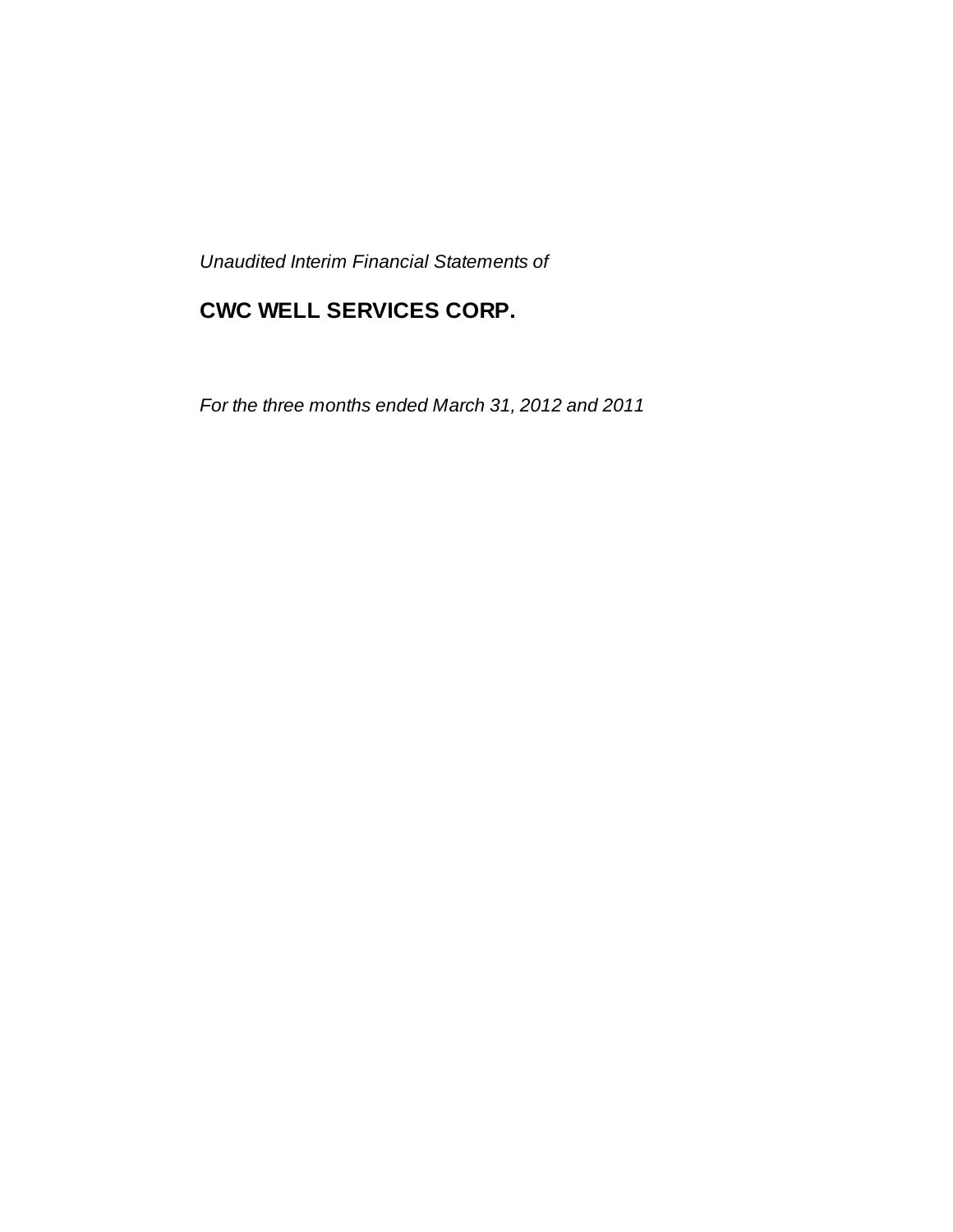## **STATEMENT OF FINANCIAL POSITION CWC Well Services Corp.**

*As at March 31, 2012 and December 31, 2011 (unaudited)*

|                                             |             | March 31,     | December 31, |           |  |  |
|---------------------------------------------|-------------|---------------|--------------|-----------|--|--|
| in thousands of Canadian dollars            | <b>Note</b> | 2012          |              | 2011      |  |  |
|                                             |             |               |              |           |  |  |
| <b>ASSETS</b>                               |             |               |              |           |  |  |
| <b>Current assets</b>                       |             |               |              |           |  |  |
| Marketable securities                       |             | \$<br>43      | \$           | 43        |  |  |
| Accounts receivable                         |             | 29,905        |              | 28,850    |  |  |
| Loans to employees                          |             | 161           |              |           |  |  |
| Inventory                                   |             | 2,371         |              | 2,441     |  |  |
| Prepaid expenses and deposits               |             | 228           |              | 289       |  |  |
|                                             |             | 32,708        |              | 31,623    |  |  |
|                                             |             |               |              |           |  |  |
| <b>Property and equipment</b>               |             | 127,862       |              | 126,919   |  |  |
| Loans to employees                          |             |               |              | 160       |  |  |
| <b>Deferred tax asset</b>                   |             |               |              | 1,072     |  |  |
|                                             |             | \$<br>160,570 | \$           | 159,774   |  |  |
|                                             |             |               |              |           |  |  |
| <b>LIABILITIES AND SHAREHOLDERS' EQUITY</b> |             |               |              |           |  |  |
| <b>Current liabilities</b>                  |             |               |              |           |  |  |
| <b>Bank indebtedness</b>                    | 6           | \$<br>422     | \$           | 1,810     |  |  |
|                                             |             |               |              |           |  |  |
| Accounts payable and accrued liabilities    |             | 8,610         |              | 7,399     |  |  |
| Dividends payable                           | 7           | 5,054         |              |           |  |  |
| Current portion of long-term debt           | 6           | 9,115         |              | 8,377     |  |  |
|                                             |             | 23,201        |              | 17,586    |  |  |
|                                             |             |               |              |           |  |  |
| <b>Deferred tax liability</b>               |             | 612           |              |           |  |  |
| Long-term debt                              | 6           | 35,189        |              | 39,564    |  |  |
|                                             |             | 59,002        |              | 57,150    |  |  |
|                                             |             |               |              |           |  |  |
| <b>SHAREHOLDERS' EQUITY</b>                 |             |               |              |           |  |  |
| <b>Share capital</b>                        | 8           | 108,493       |              | 109,143   |  |  |
| <b>Contributed surplus</b>                  |             | 5,359         |              | 5,236     |  |  |
| <b>Deficit</b>                              |             | (12, 284)     |              | (11, 755) |  |  |
|                                             |             | 101,568       |              | 102,624   |  |  |
|                                             |             |               |              |           |  |  |
|                                             |             |               |              |           |  |  |
|                                             |             | \$<br>160,570 | \$           | 159,774   |  |  |
|                                             |             |               |              |           |  |  |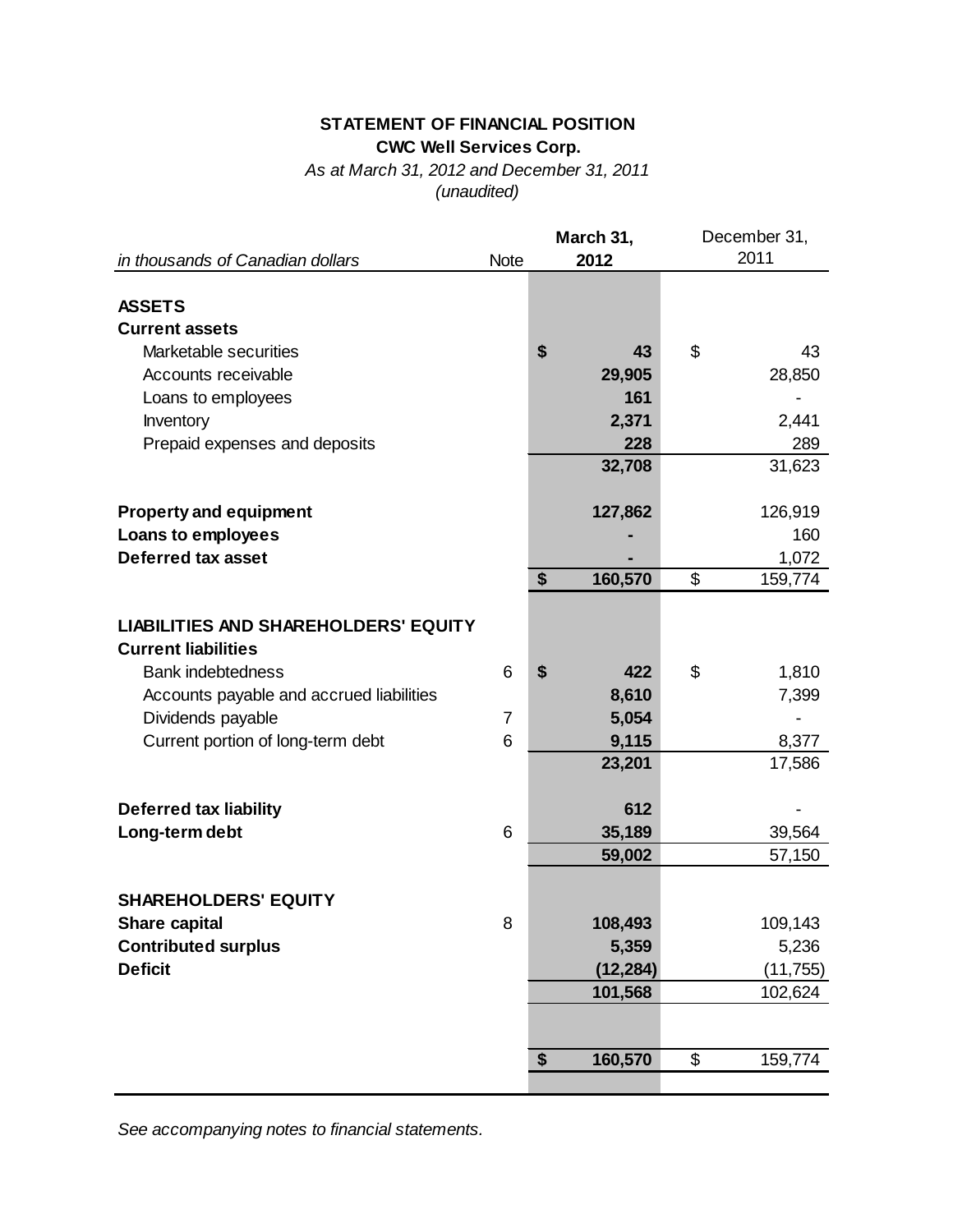## **STATEMENT OF COMPREHENSIVE INCOME**

**CWC Well Services Corp.**

*For the three months ended March 31, 2012 and 2011*

*(unaudited)*

| in thousands of Canadian dollars           | <b>Note</b> |    | 2012   | 2011         |
|--------------------------------------------|-------------|----|--------|--------------|
| <b>REVENUE</b>                             |             | \$ | 38,907 | \$<br>29,303 |
| <b>EXPENSES</b>                            |             |    |        |              |
| Direct operating expenses                  |             |    | 24,075 | 17,659       |
| Selling and administrative expenses        |             |    | 3,766  | 3,205        |
| Stock based compensation                   |             |    | 184    | 150          |
| Finance costs                              |             |    | 769    | 647          |
| Depreciation                               |             |    | 3,857  | 3,358        |
| Loss (Gain) on disposal of equipment       |             |    | 47     | (6)          |
| Unrealized loss on marketable securities   |             |    |        | 5            |
|                                            |             |    | 32,698 | 25,018       |
| <b>NET INCOME BEFORE TAXES</b>             |             |    | 6,209  | 4,285        |
| DEFERRED INCOME TAX EXPENSE                |             |    | 1,684  |              |
| <b>NET INCOME AND COMPREHENSIVE INCOME</b> |             |    | 4,525  | 4,285        |
| <b>NET INCOME PER SHARE</b>                |             |    |        |              |
| Basic and diluted earnings per share       | 9           | S  | 0.03   | \$<br>0.03   |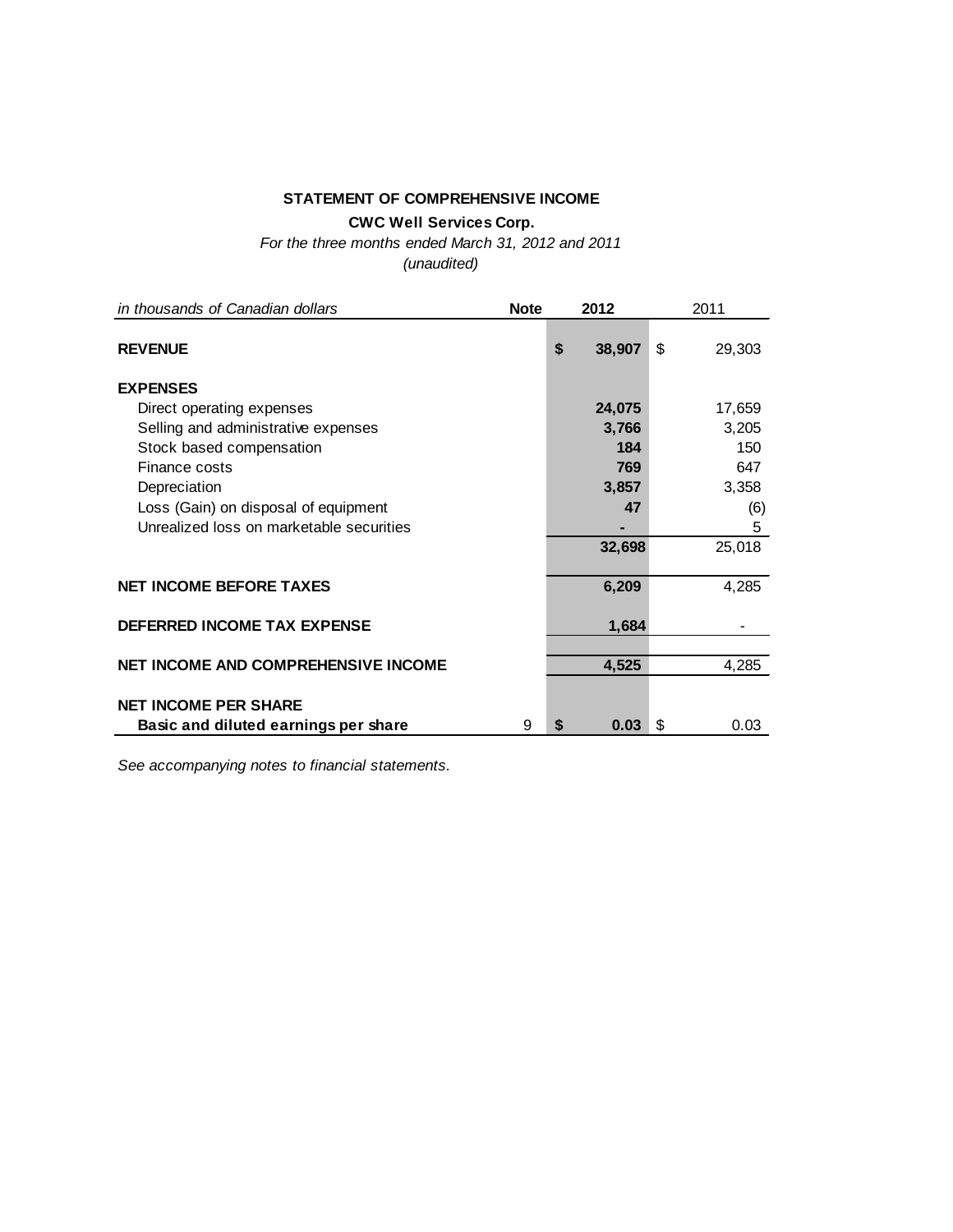### **STATEMENT OF CHANGES IN EQUITY**

**CWC Well Services Corp.**

*For the three months ended March 31, 2012 and 2011*

*(unaudited)*

|                                                       |      |               | <b>Share</b> |          | Contributed |         |                |                |                     |
|-------------------------------------------------------|------|---------------|--------------|----------|-------------|---------|----------------|----------------|---------------------|
| in thousands                                          | Note | <b>Shares</b> |              | Capital  |             | surplus |                | <b>Deficit</b> | <b>Total Equity</b> |
| Balance at January 1, 2011                            |      | 158,739       | \$           | 110,774  | \$          | 3,657   | \$             | (24, 445)      | \$<br>89,986        |
| Net income and comprehensive income for the period    |      |               |              |          |             |         |                | 4,285          | 4,285               |
| Transactions with owners, recorded directly in equity |      |               |              |          |             | 150     |                |                | 150                 |
| Stock based compensation<br>Shares redeemed           | 8    | (1,673)       |              | (1, 155) |             | 736     |                |                | (419)               |
| Balance at March 31, 2011                             |      | 157,066       | \$           | 109,619  | \$          | 4,543   | \$             | (20, 160)      | \$<br>94,002        |
|                                                       |      |               |              |          |             |         |                |                |                     |
| Balance at January 1, 2012                            |      | 156,444       | $\mathbb{S}$ | 109,143  | \$          | 5,236   | $\mathfrak{L}$ | (11, 755)      | \$<br>102,624       |
| Net income and comprehensive income for the period    |      |               |              |          |             |         |                | 4,525          | 4,525               |
| Transactions with owners, recorded directly in equity |      |               |              |          |             |         |                |                |                     |
| Stock based compensation                              |      |               |              |          |             | 184     |                |                | 184                 |
| Shares issued                                         | 8    | 3             |              |          |             | (1)     |                |                |                     |
| Shares redeemed                                       | 8    | (944)         |              | (651)    |             | (60)    |                |                | (711)               |
| Dividends declared                                    |      |               |              |          |             |         |                | (5,054)        | (5,054)             |
| Balance at March 31, 2012                             |      | 155,504       | S            | 108,493  | \$          | 5,359   | \$             | (12,284)       | \$<br>101,568       |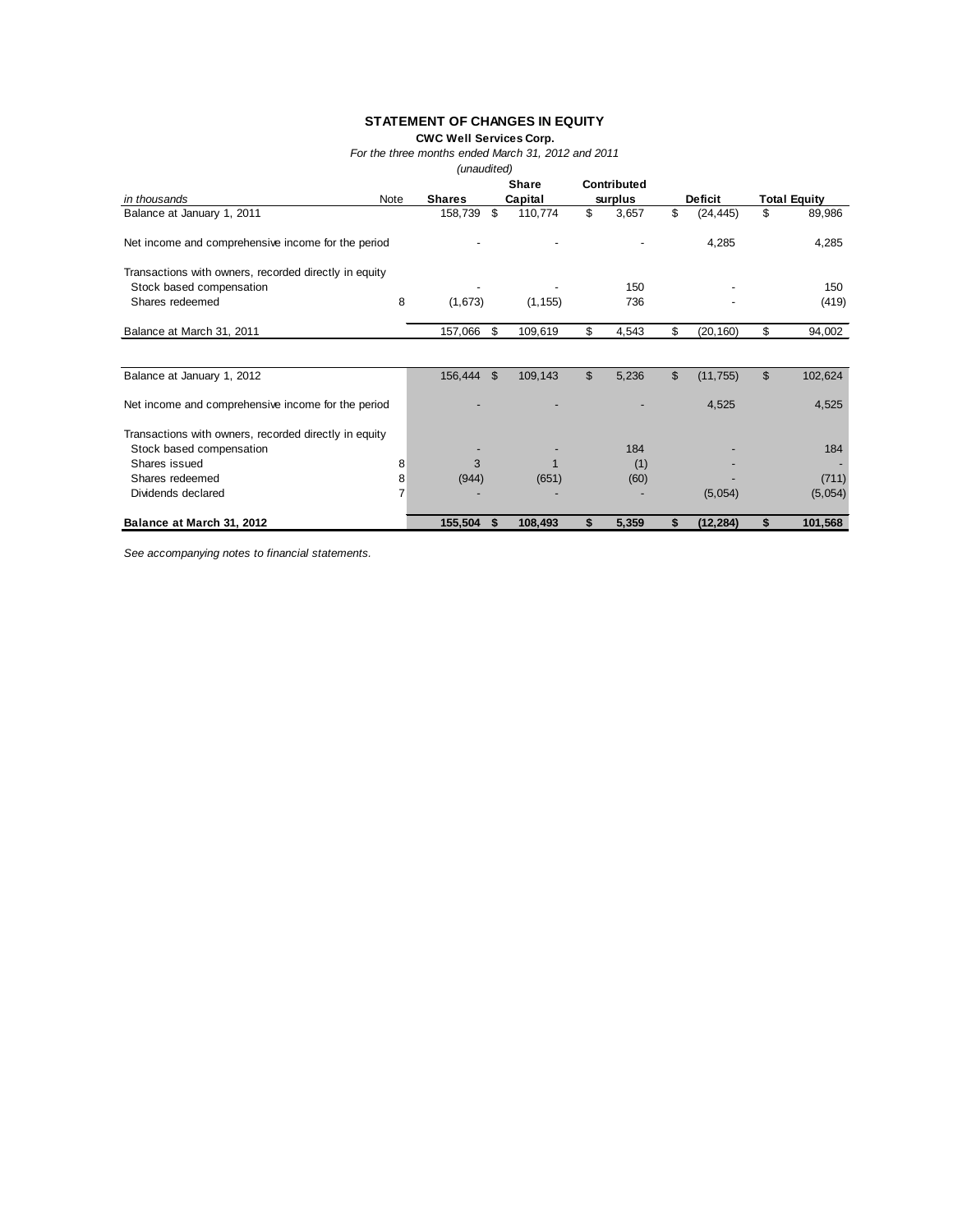## **STATEMENT OF CASH FLOWS**

**CWC Well Services Corp.**

*For the three months ended March 31, 2012 and 2011*

*(unaudited)*

| in thousands of Canadian dollars                      | Note | 2012        | 2011        |
|-------------------------------------------------------|------|-------------|-------------|
| <b>CASH PROVIDED BY (USED IN):</b>                    |      |             |             |
| <b>OPERATING:</b>                                     |      |             |             |
| Net income                                            |      | \$<br>4,525 | 4,285<br>\$ |
| Adjustments for:                                      |      |             |             |
| Stock based compensation                              |      | 184         | 150         |
| Interest on employee loans                            |      | (1)         | (1)         |
| Finance costs                                         |      | 769         | 647         |
| Loss (Gain) on disposal of equipment                  |      | 47          | (6)         |
| Unrealized loss on marketable securities              |      |             | 5           |
| Deferred income tax expense                           |      | 1,684       |             |
| Depreciation                                          |      | 3,857       | 3,358       |
|                                                       |      | 11,065      | 8,438       |
| Change in non-cash working capital                    | 10   | 289         | (3, 551)    |
|                                                       |      | 11,354      | 4,887       |
| <b>INVESTING:</b>                                     |      |             |             |
| Purchase of equipment                                 |      | (5, 182)    | (715)       |
| Proceeds on sale of equipment                         |      | 302         | 9           |
|                                                       |      | (4,880)     | (706)       |
|                                                       |      |             |             |
| <b>FINANCING:</b>                                     |      |             |             |
| Repayment of long-term debt                           |      | (3,500)     |             |
| Decrease in bank indebtedness                         |      | (1, 388)    | (1, 379)    |
| Finance costs paid                                    |      | (143)       |             |
| Interest paid                                         |      | (727)       | (605)       |
| Finance lease repayments                              |      | (5)         | (30)        |
| Common shares repurchased, net of proceeds on options | 8    | (711)       |             |
|                                                       |      | (6, 474)    | (2,014)     |
| <b>CHANGE IN CASH</b>                                 |      |             | 2,167       |
| <b>CASH, BEGINNING OF PERIOD</b>                      |      |             |             |
| <b>CASH, END OF PERIOD</b>                            |      | \$          | \$<br>2,167 |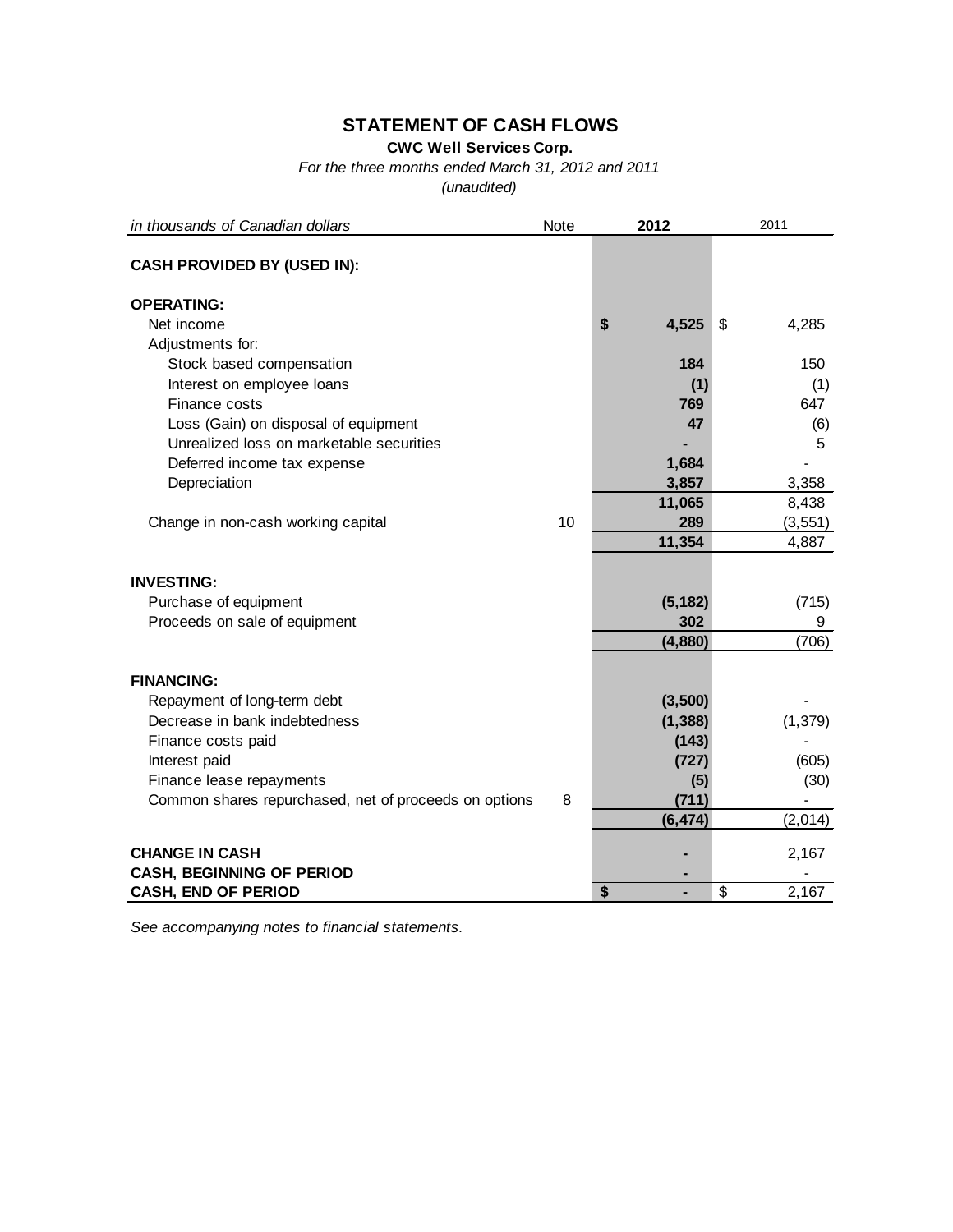Notes to the interim financial statements Three month period ending March 31, 2012 and 2011 (unaudited) (Amounts in thousands, except per share amounts)

#### **1. Reporting entity:**

CWC Well Services Corp. ("CWC" or the "Company") is incorporated under the Canada Business Corporations Act. The address of the Company's registered office is Suite 755, 255 –  $5<sup>th</sup>$  Avenue Southwest, Calgary, Alberta, Canada. The Company is an oilfield services company providing production services to oil and gas exploration and development companies throughout the Western Canadian Sedimentary Basin.

### **2. Basis of presentation:**

#### (a) **Statement of compliance**

These interim financial statements have been prepared in accordance with IAS 34 *Interim Financial Reporting* and do not include all of the information required for full annual financial statements.

These interim financial statements were approved by the Board of Directors on May 14, 2012.

#### (b) **Use of estimates and judgments**

The preparation of the interim financial statements requires management to make judgements, estimates and assumptions that affect the application of accounting policies and the reported amounts of assets and liabilities, income and expense. Actual results may differ from these estimates.

In preparing these interim financial statements, the significant judgments made by management in applying the Company's accounting policies and the key sources of estimation uncertainty were the same as those that applied to the financial statements as at and for the year ended December 31, 2011.

#### **3. Seasonality of operations:**

The Company's operations are located in Western Canada. The ability to move heavy equipment safely and efficiently in Western Canadian oil and natural gas fields is dependent on weather conditions. Activity levels during the first quarter are typically the most robust as the frost creates a stable ground mass that allows for easy access to well sites and easier service rig movement. The second quarter is traditionally the slowest due to road bans during spring break-up. When winter's frost leaves the ground, it renders many secondary roads incapable of supporting the weight of heavy equipment until they have thoroughly dried out. Road bans during this time restrict service rig and support equipment access to well sites. The third quarter has more activity as the summer months are typically drier than the second quarter. The fourth quarter is again quite active as winter temperatures freeze the ground once more maximizing site access. However, there may be temporary halts to operations in extreme cold weather when the temperature falls below -35C.

#### **4. Significant accounting policies:**

Except as described below, the accounting policies applied by the Company in these interim financial statements are the same as those applied by the Company in its financial statements as at and for the year ended December 31, 2011.

#### **(a) Accounting policies for new transactions and events**

#### **Dividends**

Dividends on shares are recognized in the Company's financial statements in the period in which the dividends are declared and approved by the Board of Directors of the Company.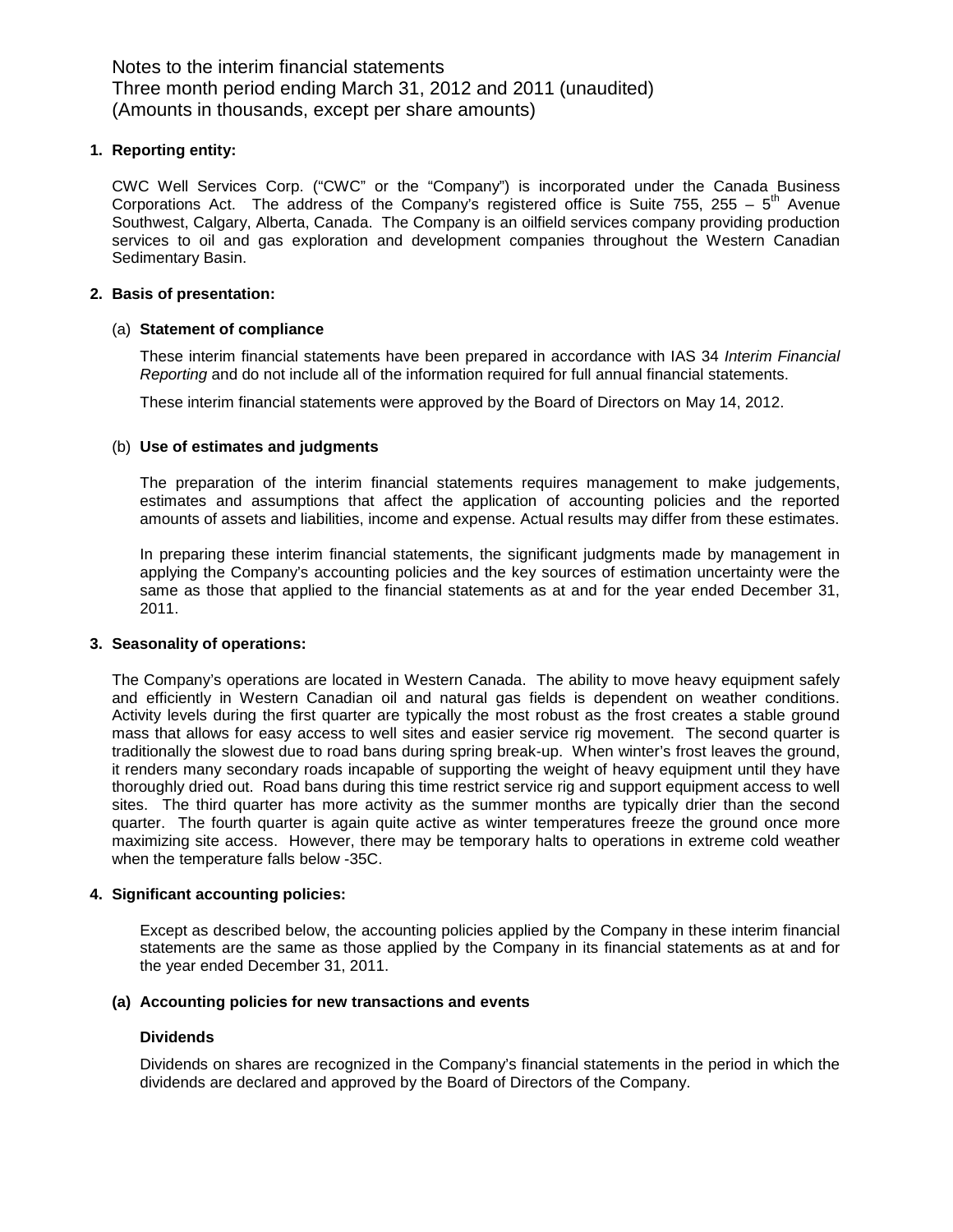#### **5. Operating segments:**

The Company operates in two primary segments within the service industry in Western Canada: Well Servicing and Other Oilfield Services. The Well Servicing segment provides well services through the use of service rigs and coil tubing units. The Other Oilfield Services segment provides snubbing and production testing, primarily providing support services to the well service business.

The amounts related to each industry segment are as follows:

|                                                 |                       | <b>Other Oilfield</b> |           |         |
|-------------------------------------------------|-----------------------|-----------------------|-----------|---------|
| THREE MONTHS ENDED MARCH 31, 2012               | <b>Well Servicing</b> | <b>Services</b>       | Corporate | Total   |
|                                                 |                       |                       |           |         |
| Revenue                                         | 34.514                | 4,393                 |           | 38,907  |
| <b>Finance costs</b>                            |                       |                       | 769       | 769     |
| Net income (loss) before depreciation and taxes | 11.196                | 1.138                 | (2, 267)  | 10,067  |
| Depreciation                                    | 3,385                 | 339                   | 134       | 3,857   |
| Net income (loss) before tax                    | 7,811                 | 799                   | (2,401)   | 6,209   |
| Income tax expense                              |                       |                       | 1.684     | 1,684   |
| Net income (loss) after tax                     | 7.811                 | 799                   | (4,085)   | 4,525   |
| Property and equipment                          | 117,478               | 9,399                 | 985       | 127,862 |
| Capital expenditures                            | 4.894                 | 176                   | 112       | 5,182   |

|                                                 |                       | <b>Other Oilfield</b> |           |         |
|-------------------------------------------------|-----------------------|-----------------------|-----------|---------|
| <b>THREE MONTHS ENDED MARCH 31, 2011</b>        | <b>Well Servicing</b> | <b>Services</b>       | Corporate | Total   |
|                                                 |                       |                       |           |         |
| Revenue                                         | 23,091                | 6,212                 |           | 29,303  |
| Finance costs                                   |                       |                       | 647       | 647     |
| Net income (loss) before depreciation and taxes | 7.217                 | 2,208                 | (1,782)   | 7,643   |
| Depreciation                                    | 2,648                 | 565                   | 145       | 3,358   |
| Net income (loss)                               | 4,569                 | 1.643                 | (1, 927)  | 4,285   |
| Property and equipment                          | 83,843                | 16,550                | 733       | 101.126 |
| Capital expenditures                            | 691                   | 3                     | 21        | 715     |

#### **6. Loans and borrowings:**

On March 20, 2012, the Company amended a credit facility from a syndicate of lenders which consists of a \$24.5 million non-extendable committed non-revolving facility (\$24.0 million outstanding at March 31, 2012 (December 31, 2011: \$25.5 million)) and a non-extendable committed revolving facility to a maximum of \$46 million (\$20.5 million outstanding at March 31, 2012 (December 31, 2011: \$22.5 million)) each with a maturity date of April 30, 2014. The \$46 million revolving portion of the facility consist of a swing line facility to a maximum of \$5 million with the remainder consisting of prime based loans and bankers acceptances. The amendment accommodated the payment of dividends and increased the maximum available under the facility to \$70.5 million. The facility is subject to covenants which are common to these types of arrangements.

As at March 31, 2012, \$NIL was drawn under the swingline. The Company had \$91 cash on hand, funds in trust of \$61, offsetting outstanding cheques of \$574 resulting in a bank indebtedness position of \$422 (December 31, 2011: \$1,810).

The Company was in compliance with all debt covenants as at March 31, 2012 and December 31, 2011.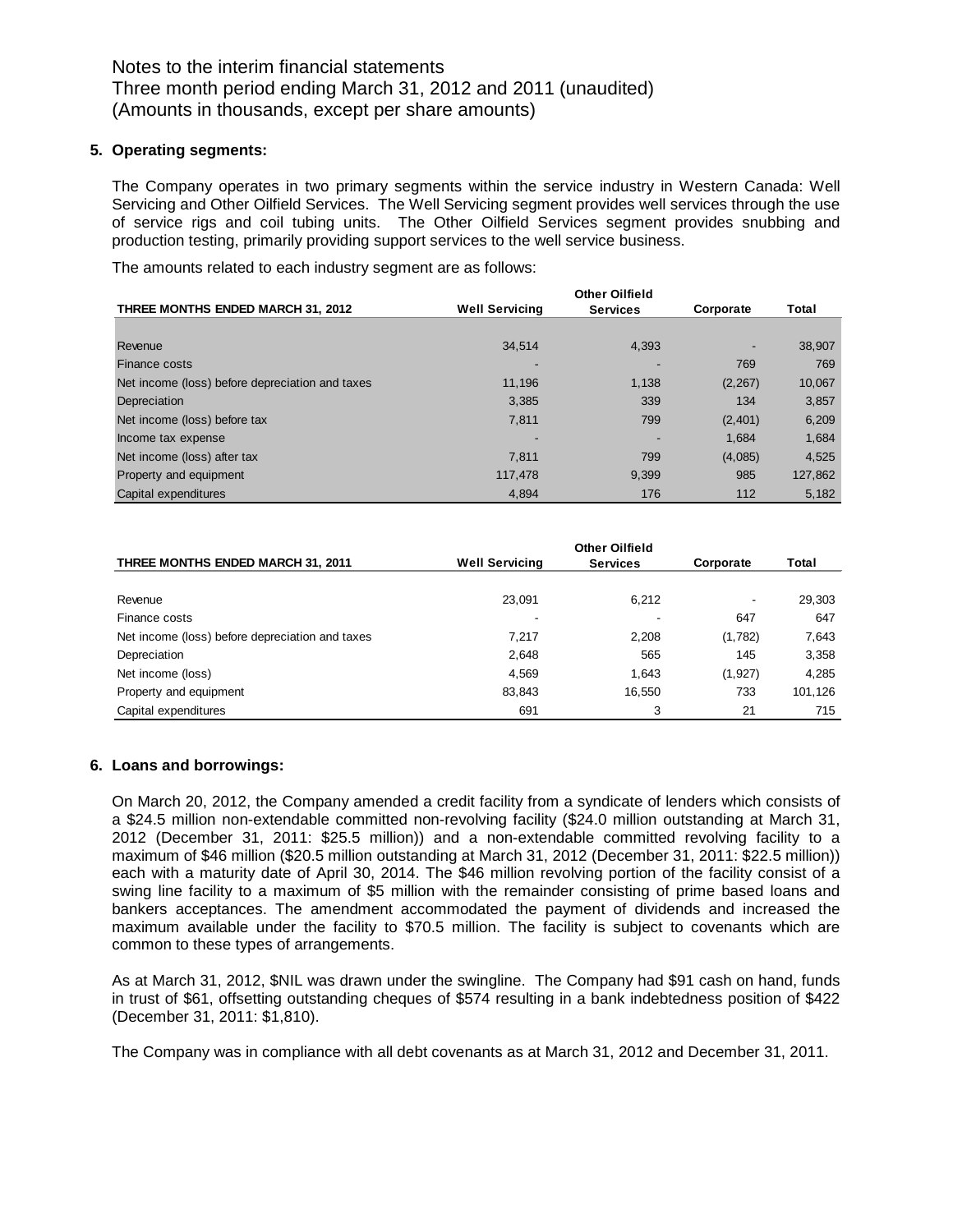Notes to the interim financial statements Three month period ending March 31, 2012 and 2011 (unaudited) (Amounts in thousands, except per share amounts)

#### **7. Dividends:**

On March 20, 2012, the Company declared dividends of \$0.0325 per common share. The dividend will be paid on July 13, 2012 to shareholders of record on June 29, 2012. Dividends payable as at March 31, 2012 is \$5,054 (December 31, 2011 \$NIL).

The Company intends to make cash dividends to shareholders at a level that supports the sustainability of the Company. Such dividends are at the sole discretion of the Company and its Board of Directors and are subject to numerous factors including, but not limited to, the financial performance of the Company, debt covenants and obligations including credit availability, and the working capital and future capital requirements of the Company.

#### **8. Share capital:**

The Company renewed a Normal Course Issuer Bid ("NCIB") effective April 1, 2012, to purchase from time to time, as it is considered advisable, up to 7,775,196 of its issued and outstanding common shares on the open market through the facilities of the TSX Venture Exchange ("TSXV"). The price that the Company will pay for any common share under the NCIB will be the prevailing market price on the TSXV at the time of such purchase. Common shares acquired under the NCIB will be subsequently cancelled. During the period ended March 31, 2012, the Company purchased 943,500 (March 31, 2011: NIL) shares under the previous NCIB that expired on March 31, 2012 for total consideration including commissions of \$711 (March 31, 2011: NIL). The re-purchased shares were returned to treasury and cancelled.

During the year ended December 31, 2011, 1,672,935 shares were repurchased from a former employee with the consideration being the cancellation of a share purchase loan in the amount of \$419. This transaction has not been reflected in the statement of cash flows as it was a non-cash transaction.

During the period ended March 31, 2012, stock options were exercised resulting in the issuance of 3,333 shares (March 31, 2011: NIL).

| THREE MONTHS ENDED MARCH 31,                                                                | 2012                        |                                                                  |     | 2011                              |                             |                                                           |     |                                             |
|---------------------------------------------------------------------------------------------|-----------------------------|------------------------------------------------------------------|-----|-----------------------------------|-----------------------------|-----------------------------------------------------------|-----|---------------------------------------------|
|                                                                                             | <b>NET</b><br><b>INCOME</b> | <b>WEIGHTED AVERAGE</b><br><b>NUMBER OF SHARES</b><br>(in 000's) |     | <b>PER SHARE</b><br><b>AMOUNT</b> | <b>NET</b><br><b>INCOME</b> | <b>WEIGHTED AVERAGE</b><br>NUMBER OF SHARES<br>(in 000's) |     | <b>PER</b><br><b>SHARE</b><br><b>AMOUNT</b> |
| Basic earnings per share                                                                    | 4.525                       | 156,201                                                          | \$. | 0.03                              | 4.285                       | 158.163                                                   | \$. | 0.03                                        |
| Diluted earnings per share                                                                  | 4,525                       | 160,580                                                          |     | 0.03                              | 4.285                       | 158.475                                                   |     | 0.03                                        |
| Securities excluded from diluted earnings per share<br>as the effect would be anti-dilutive |                             | 431                                                              |     |                                   |                             | 898                                                       |     |                                             |

### **9. Earnings per share:**